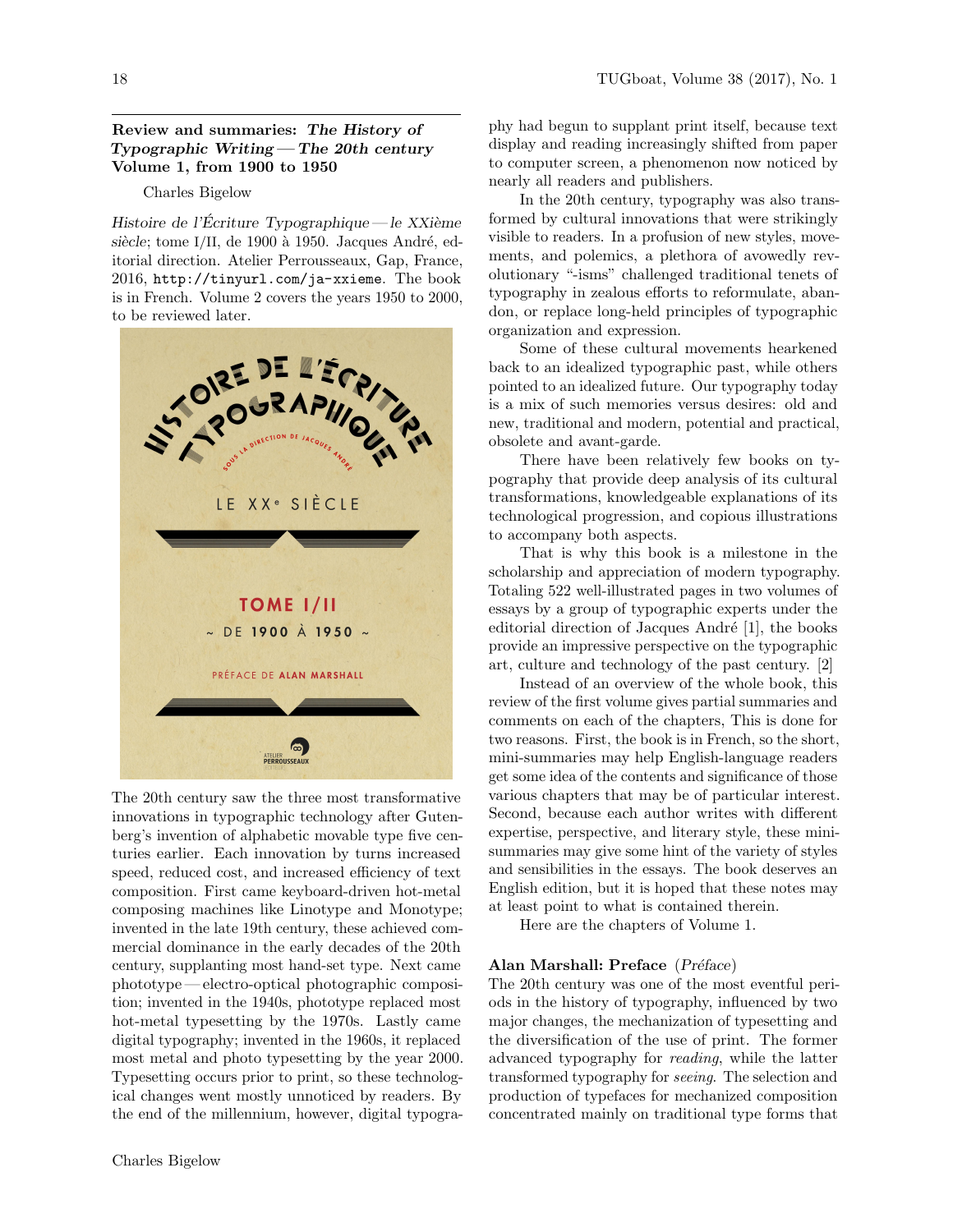are nearly subliminal in extended texts, but for promotion of goods and dissemination of publicity in the increasingly mass-market 20th century, super-liminal type styles were created to arrest, shock, intrigue, seduce, and persuade readers of short commercial messages. As technology and usage changed, traditional methods did not entirely disappear; hand-set display types, for example, were often used in conjunction with mechanized composition of longer texts.

#### 1. Matthieu Cortat: The flowering of the Modern  $(La \text{ foraison de la modernité})$

From beginnings in the late 19th century English Arts & Crafts movement and French lithographic poster lettering, new typographic styles emerged, especially the flowing, floral, and youthful styles gathered under the banner of Art Nouveau, which exercised international influence on lettering and typography, often in contrast to traditional typographies of France and Germany. The botanical style of Art Nouveau is a recurrent theme in this essay, which ends with an olfactory metaphor: that when the avant-garde moved on to other styles, Art Nouveau typography faded into obsolescence, leaving only occasional whiffs of a flowery perfume in its wake. (This reviewer recommends a whiff of Jacques Guerlain's "Après l'Ondée" (After the Rain Shower), the quintessential Art Nouveau perfume, composed in 1906 but still in production and regarded as one of the greatest fragrances of all time.)

#### 2. Roxanne Jubert: Signs of the avant-garde: the alphabet between construction, system, art and utopia (Signes des avant-garde:

l'alphabet entre construction, système, art et utopie)

This lucid yet congenial exposition, reminiscent of the essays of Roland Barthes, analyses the explosion of diverse avant-garde movements in Europe, including Futurism, De Stijl, Dadaism, Constructivism, Bauhaus, New Typography, and their effects on typographic forms and organizations. The structuralist approach of the essay effectively elucidates implicit (and sometimes explicit) aesthetic and semiological philosophies of the avant-gardists with their arrestingly visual modularization and segmentation of typographic images, their construction of experimental alphabets, and their integration of typography, geometry, and photography. Even the best English discussions of avant-garde typography are rarely this interesting.

### 3. Roxanne Jubert: The Art Deco Letter: variety, stylization, play, and contrast

 $(La)$  lettre Art Déco: variété, stylisation, jeu, contraste)

Art Deco was (and still is) an aesthetic family that encompassed several different but somehow related visual styles. Understanding Art Deco visual relationships is a bit like grappling with Wittgenstein's remarks on family resemblance— is there a single core element or a set of overlapping similarities? Whatever its visual core, Art Deco influenced poster art, architecture, signage, advertising, and typography and characterized the then-modern era of the 1920s and 1930s, between the two great wars. Despite diversity within the style, multiple connections can be traced among its apparently disparate forms. Of particular typographic note are Art Deco typefaces by designers who are better known today for more sober creations, including Morris Fuller Benton, Rudolf Koch, Imre Reiner, Robert Middleton, and Dick Dooijes. There are also notable designs by artists firmly within the Art Deco genre such as A. M. Cassandre. Unlike the Art Nouveau types, many forms of Art Deco continue to be used today.

#### Jacques André: First Interlude:

### The sociology and revival of a type style: stencil (Pause: Sociologie et renouveau d'un caractère: les pochoirs)

This absorbing, often amusing, and copiously illustrated exposition proceeds from a hand silhouette in palaeolithic cave painting to the analytic logic of form and counter-form in letter shapes; from spraypainted graffiti to labels on gunny sacks and letters on wine barrels; from slogans on walls to road markers; from signs cut in metal to stencil-like typefaces by Auriol, Jacno, and other 20th century type designers.

# 4. Nelly Gable and Christian Paput: Perennity of punches and matrices

### $(Pérennité des poincons et matrices)$

A clear and beautifully illustrated treatise on type punch-cutting, emphasizing the tools and techniques still used today at the French Imprimerie Nationale. For five and a half centuries [3], punch-cutting has been at the core of every era of typography, practiced by a tiny group of skilled artists whose exquisitely precise work has rarely received public recognition, first because it was necessarily executed in miniature (like the 10 point type you are reading now) and was usually anonymous (apart from in-group knowledge of a few typographic cognoscenti) because type was made in service of the arts of literature and knowledge. Stanley Morison wrote that typography is only accidentally aesthetic, "for the enjoyment of patterns is rarely the reader's chief aim." This applies as well to the jewel-like intricacy of finished punches. In this chapter, the methods, tools, and techniques of cutting and proofing punches, and of striking and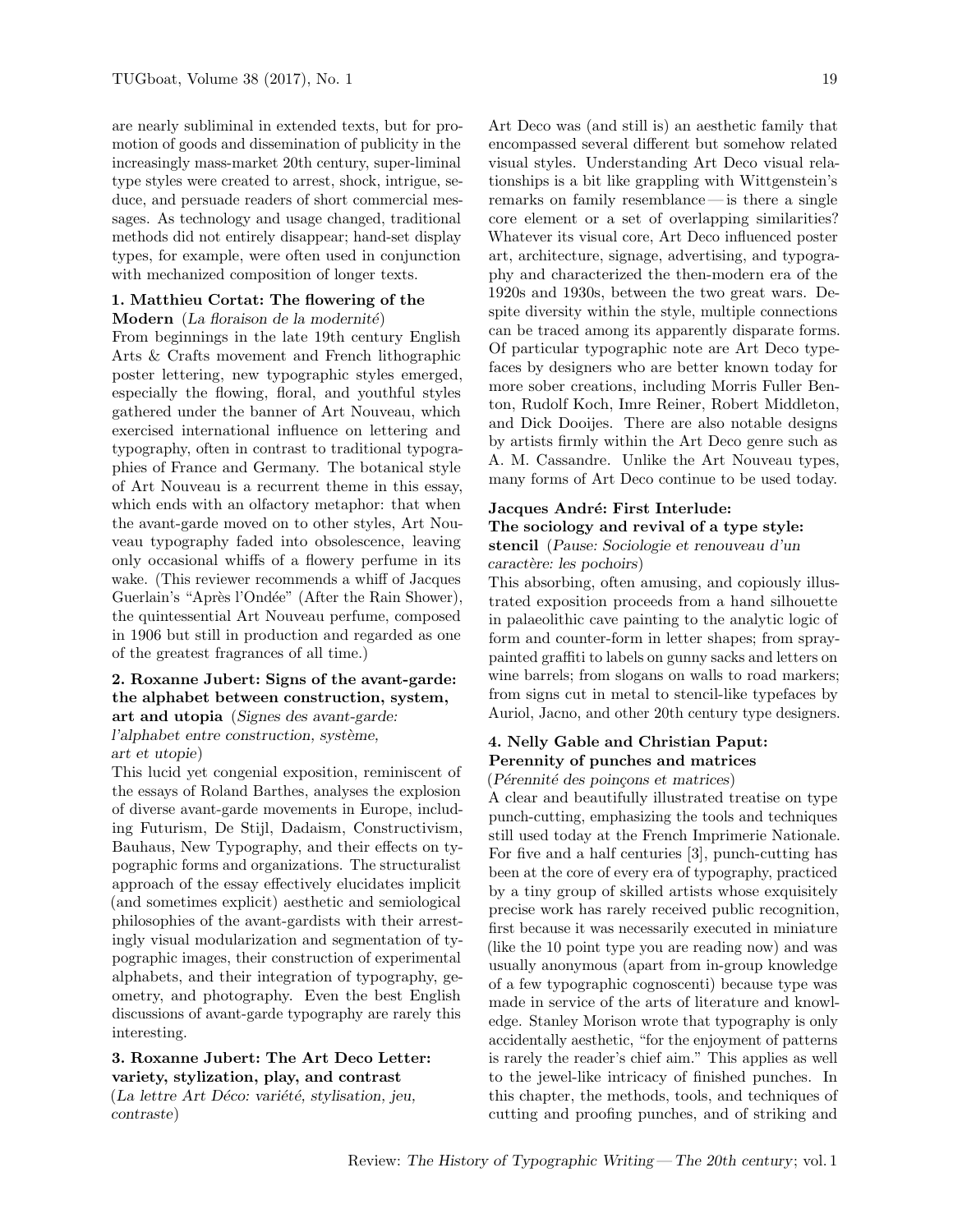justifying matrices, are precisely described and explained, coupled with clear photographs by Nelly Gable and Daniel Pype. Among its side-revelations are the names of the principal French punch-cutters who worked at the Imprimerie Nationale, Deberny & Peignot, and other organizations in the 20th century. Thus, artists who worked mostly in obscurity are rescued to some extent from anonymity. A photo of punches bearing the punch-cutters' own identifying stamps furthers the cause. Little has been published on punch-cutting, and even less is still in print, so this excellent chapter especially merits an English translation and republication, perhaps as an offprint. [4]

### 5. Christian Laucou: Technical innovations from 1900 to 1945 (Les innovations techniques, de 1900 à 1945)

In the Internet era, we may believe that electronic innovation travels at a faster speed than ever before, but this essay demonstrates the dizzying pace of mechanical innovation in typesetting at the start of the 20th century. Typography was, after all, the dominant information technology of that era. Even the lexicon of names of typesetting inventions is enough to write rhyming poetry to accompany the clatter of machines like Barotype, Diotype, Francotype, Intertype, Linotype, Monotype, Nebitype, Rototype, Stringertype, Teletype, Typar, Typograph, Typomeca, Typostereotype and more. Engineering drawings, particularly of matrices and mechanisms, illustrate the ingenuity devoted to turning keystrokes into print, a process that continued to be reinvented throughout the century in other technologies, even as metal-based composition approached near-extinction.

## Jacques André: Second Interlude: Louis Jou, an idiosyncratic brilliance

### $(Louis Jou, un marginal  $génial$ )$

An appreciation of the typographic work of Louis Jou, an engraver, typographer, type designer and fine book printer-publisher whose work combined the richness, variety, and elegance of Renaissance typography with the exuberance of Art Nouveau, enhanced by his own inventiveness in ornamental lettering and layout. A friend of Apollinaire, Dufy, Cocteau, and other literary and artistic luminaries of his time, Jou, who was born in 1881 and died in 1968, "came too late to achieve the glory of his English equivalent, William Morris but too early to use digital type, which would have enabled him to play more with fonts and compose his books with the perfectionism of an aesthete."

## 6. Manuel Sesma: Return to historical and neo-historical typefaces (Retour aux caractères historiques et néo-historiques)

Revival and practice of past letterforms is traditional in Asian calligraphy. In the Italian Renaissance, Humanist handwriting revived Carolingian court handwriting of six centuries earlier and became the model for the first roman and italic types. Arts and Crafts printers revived older types using photographic enlargements from books and hand punch-cutting. Augmented by pantographic punchengraving, revivals achieved commercial success in the 20th century, especially with revivals of types cut by Claude Garamond in the 16th century (or derivatives cut by Jean Jannon in the 17th century but misidentified as those of Garamond). These revivals were marketed under the names "Garamond," "Garamont," "Granjon," "Estienne," "Sabon," and others, causing this essay to call the phenomenon "garamonomanie" (perhaps "Garamonomania" in English). Questions about whose types were actually revived as Garamond's resulted in intriguing typographic scholarship by Jean Paillard in 1914 and Beatrice Warde (writing as Paul Beaujon) in 1926. [5]

The Peignot foundry types "Cochin" and "Nicolas Cochin" were based on elegant lettering by 18th century engravers Charles-Nicolas Cochin and son. The Peignot Cochin types became fashionably popular in France and were imitated by foundries elsewhere.

In the U.S., American Type Founders (ATF) produced successful revivals by designer Morris Fuller Benton and printer-scholar Henry Lewis Bullen, including Bodoni, Jenson (called Cloister), (Fry's) Baskerville, Caslon, and the Garamond that ignited Garamonomania. Frederic W. Goudy often took Renaissance models as inspiration but imbued them with his own artistic sensibility. Goudy Old Style from ATF, with additional versions by M. F. Benton, has remained popular through every major change in typesetting technology. Goudy also drew "Garamont" for American Monotype.

Revivals were also produced by the Bauer and Stempel foundries in Germany and Linotype in England, Germany, and the U.S. In mechanical composition, the best known series of revivals came from the English Monotype corporation. Under the direction of Frank Hinman Pierpont and with the advisement of Stanley Morison, Monotype revived types by Jenson, Aldus, Arrighi, Garamond, Van Dijck, Fournier, Baskerville, Bell, Bodoni, and others, and also produced original faces by designers with classical affinities: Perpetua by Eric Gill, Romulus by Jan van Krimpen, and Dante by Giovanni Mardersteig.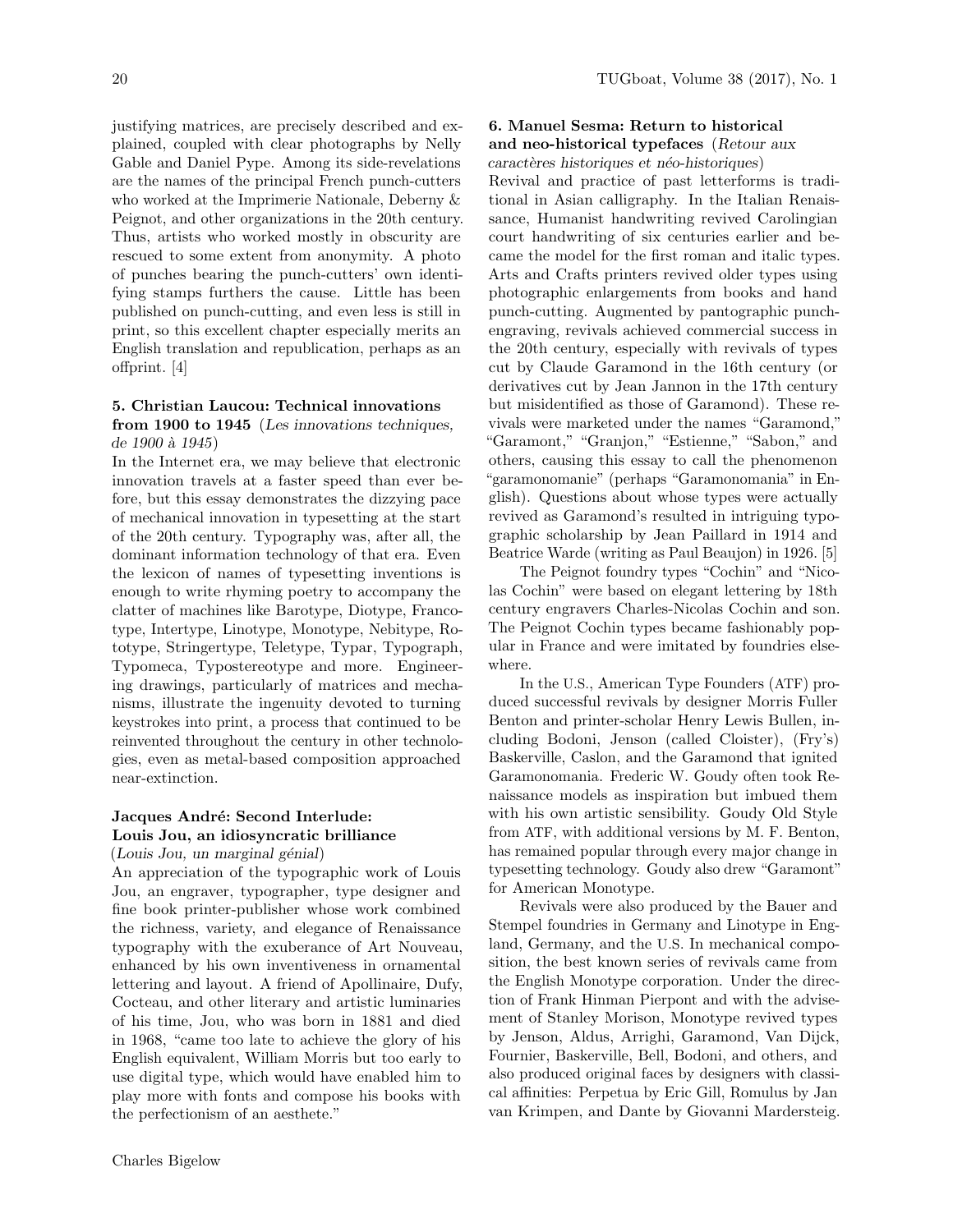Though waxing and waning at times, type revivals continued through the rest of the 20th century.

### 7. Manuel Sesma: Lead again

#### (Encore le plomb)

As the European typographic industry strove to recover after World War II, an exuberant flowering of imaginative typefaces emerged from French designers and typefoundries with an inventive sense of graphic style termed "La Graphie Latine" ("Latin Typography"). These spirited French typefaces brimmed with inspiration: Paris, Flash, Ile de France and Champs Elysées by Enric Crous-Vidal; Choc, Banco, Mistral, Calypso, and Antique Olive by Roger Excoffon; Jacno by Marcel Jacno; Ondine and Phoebus by Adrian Frutiger. Though revolutionary in style, these faces were produced as lead foundry types. [6] Mistral and Calypso were "tours de force," challenging the constraints of metal type. In the 1950s and 1960s, expressive French designs differed markedly from the sober, grotesque-style sans-serifs at the core of Swiss typography and its allied international modernism that favored grid-based bureaucratic regulation over charismatic expression. But, as a philosophical complement to effervescence in letter design, French writing and thinking on type also featured acutely rational reflections on the logic of typography, as seen in the typeface classification system devised by Maximilien Vox and adopted as a standard by the Association Typographique Internationale as the Vox-ATypI system, and in the numeric naming system for typeface weight, width, and posture devised by Adrian Frutiger for his pioneering Univers neogrotesque produced by the Paris foundry Deberny & Peignot, for both phototype and foundry type.

# 8. Charles Bigelow: Legibility and typography: research in the first half of

the  $20$ th century (Lisibilité et typographie: les recherches durant la première moitié du xxe siècle) By the first decade of the 20th century, literacy rates in France, England, Germany, and America had soared to more than 90 percent due to national expansions of free, public education. The vast increases in literacy fueled the printing and marketing industries but raised concerns about typeface legibility in reading education, ocular health of children, and the physiology and psychology of reading. Emile Javal in France and Edmund Burke Huey in America pioneered reading research. Shortly afterwards in New York, Barbara Roethlein (with font assistance from Morris Fuller Benton) conducted one of the earliest psychological studies comparing type legibility. Elsewhere, Richard L. Pyke in England, Gerrit Willem Ovink in Holland, and Miles Tinker with

Donald G. Paterson in Minnesota conducted legibility studies, the last of these continuing through the first half of the century. Although most typeface development followed traditional faith in the trained eye of the designer, legibility research did influence the design of a few popular typefaces for specific purposes. The enduringly popular Century Schoolbook, originally designed by Morris Fuller Benton for a textbook publisher, drew upon Roethlein's earlier research. Linotype's "Legibility Group" was at one time used in more than half of all newspapers in the United States. It included several closely related designs (Ionic No. 3, Excelsior, Opticon, and Corona) that were influenced by Century Schoolbook and unpublished legibility research by Linotype. Not all legibility studies were reliable. R. L. Pyke skeptically remarked, "Four times as many writers have measured legibility as have defined it. Three out of every four writers have been attempting to measure something the exact nature of which they have not paused to examine." [7]

## Paul-Marie Grinevald: Third Interlude: Survey of historians of typography

(Aperçu des historiens de la typographie)

This is a rare essay in typographic historiography: a history of histories of typography. It includes social histories of printing such as Elizabeth Eisenstein's The Printing Press as an Agent of Change, Lucien Febvre & Henri-Jean Martin's The Coming of the Book, Marshall McLuhan's The Gutenberg Galaxy and The Medium is the Message. Recognizing that typography is only the most recent form of writing, the chapter cites Jack Goody's anthropological treatises on writing and society, ancient and modern, in The Domestication of the Savage Mind (the title an in-joke on a structuralist treatise by French ethnologist Claude Levi-Strauss) and The Logic of Writing and the Organization of Society.

On the forms of letters and typefaces, this survey touches on Euclidean letter constructions by Luca Pacioli, Albrecht Dürer, Geoffrey Tory, and others in the 16th century, on the refined Cartesian geometry of type forms developed circa 1693–1702 by savants Jean-Paul Bignon, Jacques Jaugeon, and Sebastian Truchet, which led to the creation of the Roman du Roi, the French royal typefaces. Valuable essays on type and history, to mention a few of the many cited, include: in the 18th century, Pierre-Simon Fournier's Manuel Typographique and the chapter "Caractère" in the Diderot Encyclopédie; in the 19th century, Talbot Baines Reed's A History of the Old English Letter Foundries; in the 20th century, Daniel Berkeley Updike's Printing Types: Their History,